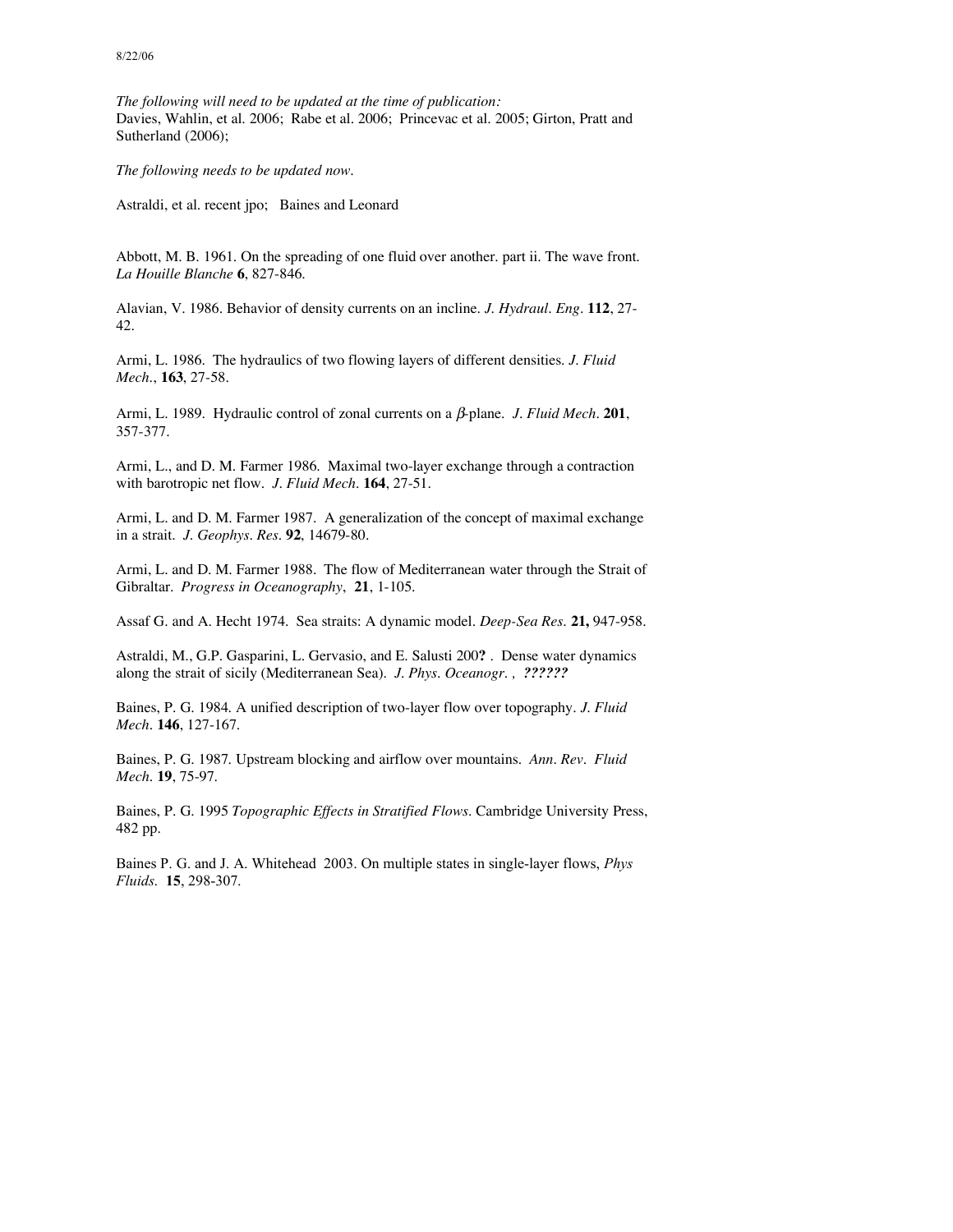Batchelor, G. K. 1964 *An Introduction to Fluid Dynamics.* Cambridge University Press, 615 pp.

Beardsley, R. C., Dorman, C. E., Rosenfeld, L. and Winant, C. D. 1987. Local atmospheric forcing during the coastal ocean dynamics experiment 1. A description of the marine boundary layer and atmospheric conditions over a northern California upwelling region. *J. Geophys. Res.* **92**, 1467-1488.

Benjamin, T. B. 1968. Gravity currents and related phenomena. *J. Fluid Mech.* **80**, 641- 671.

Benjamin, T. B. 1970. Upstream influence. *J. Fluid Mech*. **40**, 49-79.

Benjamin, T. B. 1971. A unified theory of conjugate flows. *Phil. Trans. R. Soc. Lond*. **A269**, 587-647.

Benjamin, T. B. 1981. Steady flows drawn from a stably stratified reservoir. *J. Fluid Mech*. **106**, 245-260.

Bennett, J. R. 1973. A Theory of Large-Amplitude Kelvin Waves. *J. Phys. Oceanogr.* **3**, 57-60.

Blumen, W. 1972 Geostrophic Adjustment. *Rev. Geophys. Space Phys.* **10**, 485-528.

Borenäs, K. M., Lundberg, P. A. 1986. Rotating hydraulics of flow in a parabolic channel*. J. Fluid Mech*. **167**, 309-26.

Borenäs, K. M., P. A. Lundberg 1988. On the deep-water flow through the Faroe Bank Channel*. J. Geophys. Res*. **93**(C2), 1281-92.

Borenäs, K. M., P. A. Lundberg 1990. Some questions arising from the application of hydraulic theory to the Faroe Bank Channel deep-water flow. *Pure Appl. Geophys*., **133**, 574-585.

Borenäs, K. M., A. Nikolopoulos 2000. Theoretical calculations based on real topography of the maximum deep-water flow through the Jungfern passage. Journal of Marine Research, **58** 709-719.

Borenäs, K. M. and L. J. Pratt 1994. On the use of Rotating Hydraulic Models. *J. Phys. Oceanor.* **24**, 108-123.

Borenäs, K. M. and J. A. Whitehead 1998. Upstream separation in a rotating channel flow. *J. Geophys. Res.* **103**, C4, 7567-7578.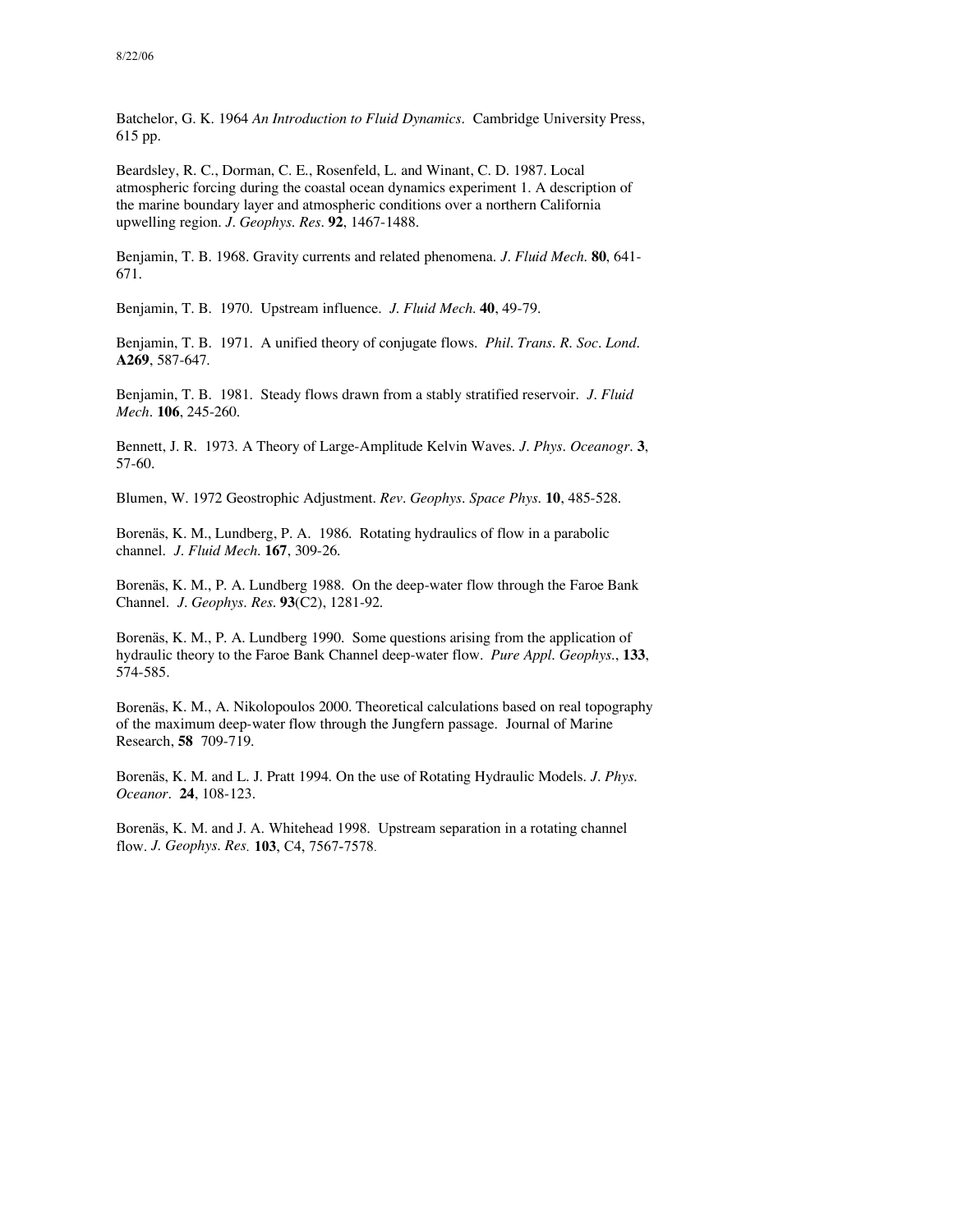Bormans, M. and C. Garrett 1989. The effects of nonrectangular cross section, friction, and barotropic fluctuations on the exchange through the Strait of Gibraltar. *J. Phys. Oceanogr.* **19**, 1543-1557.

Bormans, M. and C. Garrett 1989. A simple criterion for gyre formation by the surface outflow from a strait, with applications to the Alboran Sea. *J. Geophys. Res.* **94**, 12,637- 12,644.

Broecker, WS, 1991. The great ocean conveyor belt. *Oceanography*, **4**, 79 - 89.

Bryden, H. L. and T. H. Kinder 1991. Steady two-layer exchange through the Strait of Gibraltar. *Deep-Sea Res.*, **38 (Suppl. 1)**, S445-S463.

Bryden, H. L. and H. M. Stommel 1984. Limiting processes that determine basic features of the circulation in the Mediterranean Sea. *Oceanologica Acta*, **7**, 289-296.

Burk, S. D., T. Haack and R. M. Samelson 1999. Mesoscale Simulation of Supercritical, Subcritical and Transcritical Flow and Coastal Topography. *J. Atmos. Sci.* **58**, 2780-2795.

Bye, John A. T. and J, A. Whitehead, Jr. 1975. A theoretical model of the flow in the mouth of Spencer Gulf, South Australia. *Estuarine and Coastal Marine Science*, **3**, 477- 481.

Cahn, A. 1945. An Investigation of the free oscillations of a simple current system. *J. Met.* **2**, 113-199.

Cenedese, C., J. A. Whitehead, T. A. Ascarelli and M. Ohiwa, M. 2004. A dense current flowing down a sloping bottom in a rotating fluid. *J. Fluid Mech.* **34**, 188-203.

Charney, J. G. 1955. The Gulf Stream as an inertial boundary layer. Proc. Nat. Acad. Sci., **41**, 731-740.

Charney, J. G. and M. Stern 1962. On the stability of internal baroclinic jets in a rotating atmosphere. *J. Atmos. Sci.* **19**, 159-172.

Chow, V. T. 1959. *Open Channel Hydraulics.* McGraw-Hill, New York, 680pp.

Christodoulou, G. C. 1986. Interfacial mixing in stratified flows. *J. Hydr. Res.* **24**, 77-92.

Cole, S. L. 1985. Transient waves produced by flow past a bump. *Wave Motion* **7**, 579- 587.

Collings, I. L. and R. Grimshaw 1980. The effect of topography on the stability of a barotropic coastal current. *Dyn. Atmos. Ocean.* **5**, 83-106.

Courant, R. and K. O. Friedrichs 1976. *Supersonic Flow and Shock Waves.* Interscience, 464 pp.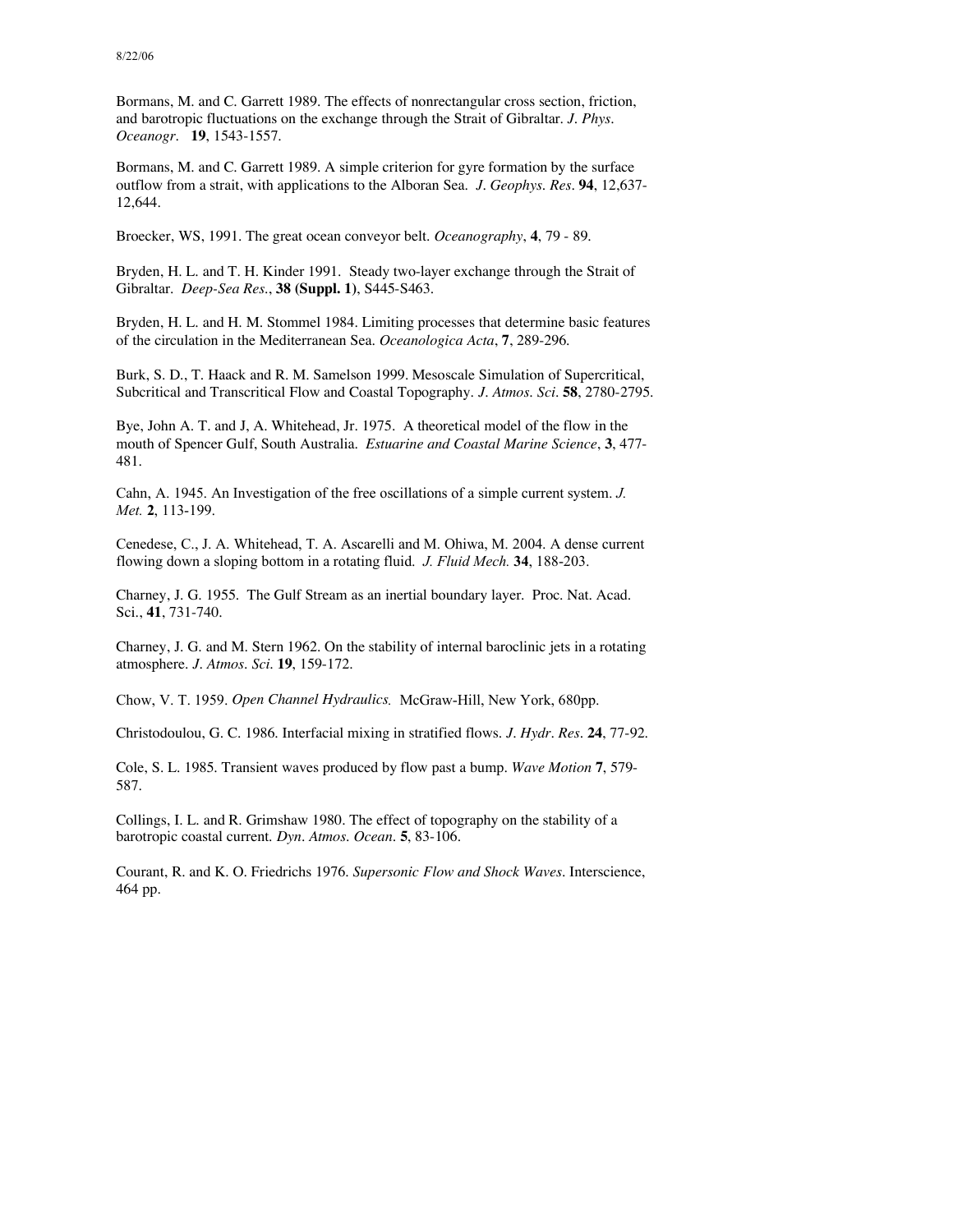Csanady, G. T. 1978. The arrested topographic wave. *J. Phys. Oceanogr.* **8**, 47-62.

Crease, J. 1965. The flow of Norwegian Sea water through the Faroe Channel. *Deep-Sea Res*. **12**, 143-50.

Crocco, L. 1937. Eine neue Stromfunktion fur die Erforschung der Bewegung der Gas emit Rotation. *Zeits. f angew. Math. u. Mech*. **17**,1.

Cushman-Roisin, B. 1994 *Introduction to Geophysical Fluid Dynamics*, Prentice-Hall, 320 pp.

Cushman-Roisin, B., L. Pratt and E. Ralph 1993 A General Theory for Equivalent Barotropic Thin Jets. *J. Phys. Oceanogr.* **23**, 92-103.

Dale, A. C. and J. A. Barth 2001. The hydraulics of an Evolving Upwelling Jet Flowing Around a Cape. *J. Phys. Oceanogr.* **31,** 226-243.

Dalziel, S. B. 1988 *Two-layer hydraulics: maximal exchange flows*, PhD thesis. Univ. Cambridge, Engl.

Dalziel, S. B. 1990. Rotating two-layer sill flows. In *The Physical Oceanography of Sea Straits. NATO-ASI Ser*., ed. L. J. Pratt. Dordrecht: Kluwer. 587 pp.

Dalziel, S.B. 1991. Two-layer hydraulics: a functional approach. *J. Fluid Mech.* **223**, 135-163.

Dalziel, S. B. 1992 Maximal Exchange in Channels with Nonrectangular Cross Sections. *J. Phys. Oceanogr.* **22**, 1188-1206.

Davies, P. A., Y. Guo, and E. Rotenberg 2002 Laboratory model studies of Mediterranean outflow adjustment in the Gulf of Cadiz. *Deep-Sea Res.* II, **49**, 4207- 4223.

Davies, P. A., A. K. Wåhlin, and Y. Guo. 2006 Laboratory and analytical model studies of the Faroe Bank Channel deep water overflow. *J. Phys. Oceanogr.* (in press)*.*

Dickson, R. R., E. M. Gmitrowicz, and A. J. Watson 1990. Deep water renewal in the northern Atlantic, *Nature*, *344*, 848–850.

Dorman, C. E. 1987. Possible role of gravity currents in northern California's coastal summer wind reversals. *J. Geophys. Res.* **92**, 1497-1506.

Dorman, C. E. 1985. Evidence of Kelvin Waves in California's Marine Layer and Related Eddy Generation. *Monthly Weather Review,* **113**, 828-839.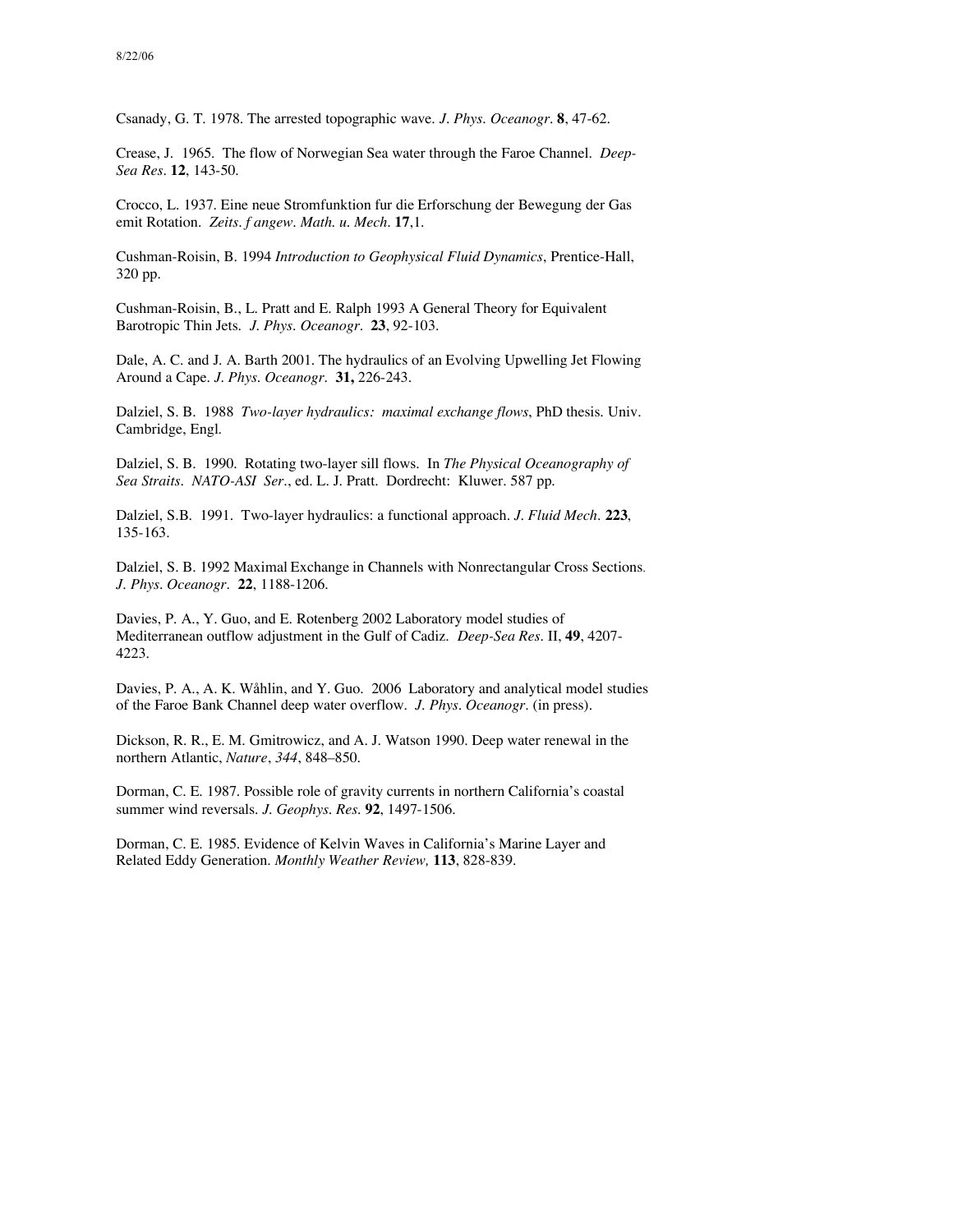Dorman, C.E., D. P. Rogers, W. Nuss and W. T. Thompson, 1999. Adjustment of the Summer Marine Boundary Layer Around Pt. Sur, California. *Monthly Weather Review*, **127**, 2143-2159.

Drazin, P. G. and W. H. Reid 1981. *Hydrodynamic Instability*. Cambridge University Press, 527 pp.

Dyer, K. R., 1997. *Estuaries, A Physical Introduction*, 2nd Edition. John Wiley & Sons, Chichester, 195 pp.

Eady, E. T. 1949. Long waves and cyclone waves. *Tellus* **1**, 33-52.

Edwards, K. A., P. MacCready, J. N. Moum, G. Pawlak, J. M. Klymak, and A. Perlin. 2004. Form Drag and Mixing Due to Tidal Flow past a Sharp Point. *J. Phys. Oceanogr.* **34**, 1297-1312.

Edwards, K. A., A. M. Rogerson, C. D. Winant and D. P. Rogers, 2001. Adjustment of the marine atmospheric boundary layer to a coastal cape. *J. Atmos. Sci.* **58**, 1511-1528.

Ellison, T. H. and J. S. Turner 1959. Turbulent entrainment in stratified flows. *J. Fluid Mech.* **6**, 423-448.

Farmer, D. M. and L. Armi 1986. Maximal two-layer exchange flow over a sill and through a combination of a sill and contraction with barotropic flow. *J. Fluid Mech.* **164**, 53-76.

Farrell, B. F. and P. J. Ioannou 1996. Generalized Stability Theory. Part I: Autonomous Operators. *J. Atmos. Sci.*, **53**, 2025-2040.

Finnigan, T. D. and G. N. Ivey 1999. Submaximal exchange between a convectively forced basin and a large reservoir. *J. Fluid Mech*. **378,** 357-378.

Finnigan, T. D. and G. N. Ivey 2000. Convectively driven exchange flow in a stratified sill-enclosed basin. *J. Fluid Mech*. **418**, 313-338.

Fjøtorft, R. 1950. Application of integral theorems in deriving criteria of stability for laminar flows and for the baroclinic circular vortex. *Geophys. Publ.* **17**, 1-52.

Fofonoff, N. P. 1954. Steady flow in a frictionless homogeneous ocean. *J. Marine. Res.* **13**, 254-262.

Fornberg, B. and G. B. Whitham 1978. A numerical and theoretical study of certain nonlinear wave phenomena. *Phil. Trans. Roy. Soc. A* **289**, 373-404.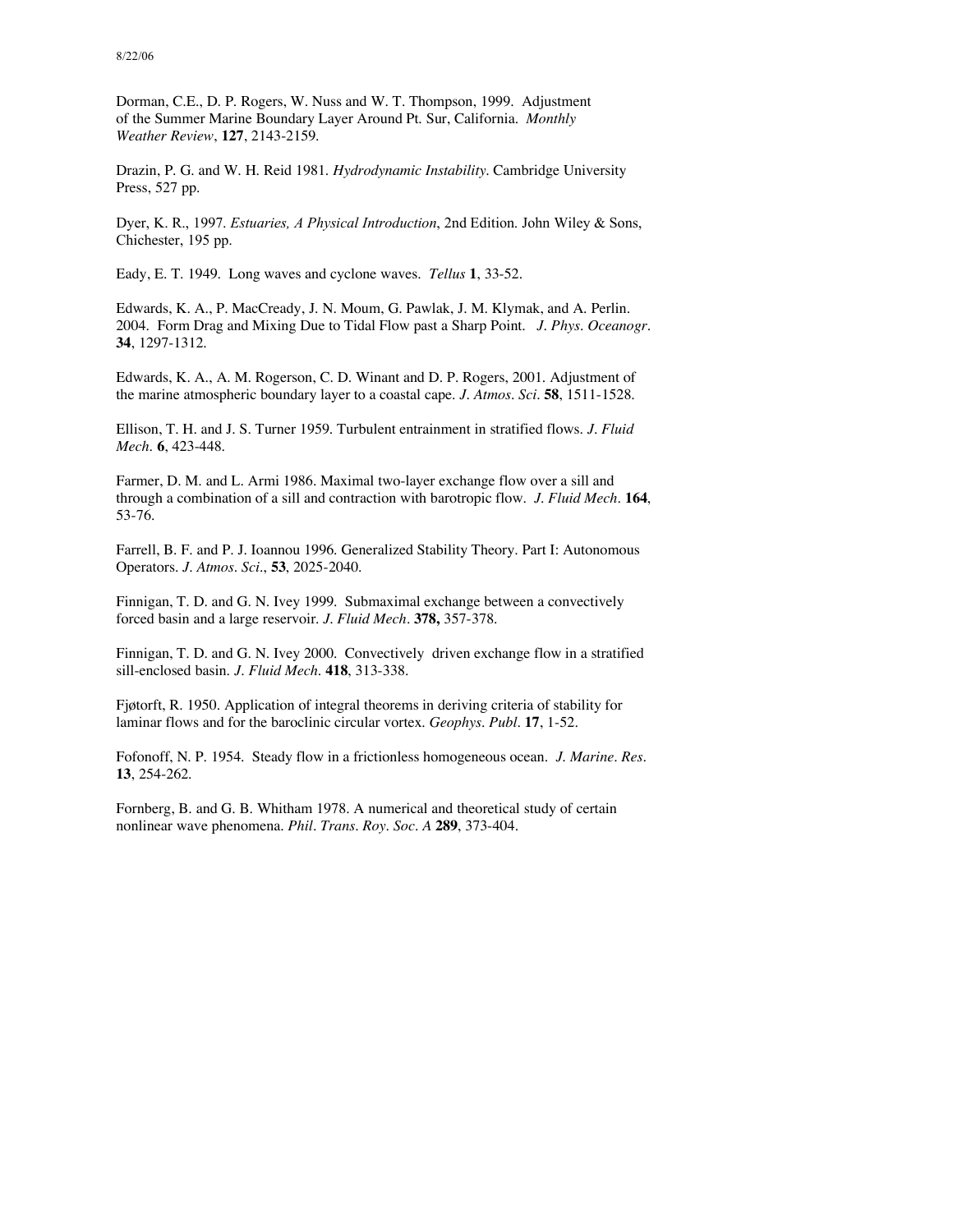Fratantoni, D. M., R. J. Zantopp, W. E. Johns, and J. L. Miller 1997. Updated bathymetry of the Anegada-Jungfern Passage complex and implications for Atlantic inflow to the abyssal Caribbean Sea. *J. Marine Res*. **55**, 847-860.

Freeman, N. C. and R. S. Johnson 1970. Shallow water waves on shear flows. *J. Fluid Mech.* **42**, 401-409.

Garrett, C. (2004) Frictional processes in straits. *Deep-Sea Res. II*, **51**, 393-410.

Garrett, C. and F. Gerdes 2003. Hydraulic control of homogeneous shear flows. *J. Fluid Mech. 475*, 163-172.

Garvine, R. W. 1981. Frontal jump conditions for models of shallow, buoyant surface layer hydrodynamics. *Tellus* **33**, 301-312.

Garvine, R. W. 1987. Estuary Plumes and Fronts in Shelf Waters: A Layer Model. *J. Phys. Oceanogr.* **17**, 1877-1896.

Gerdes, F., C. Garrett, and D. Farmer 2002. On internal hydraulics with entrainment. *J. Phys. Oceanogr.* **32,** 1106-1111.

Gill, A. E. 1976. Adjustment under gravity in a rotating channel. *J. Fluid Mech.* **77**, 603- 621.

Gill, A. E. 1977. The hydraulics of rotating-channel flow*. J. Fluid Mech*. **80**, 641-71.

Gill, A. E. 1982. *Atmosphere-Ocean Dynamics,* Academic Press, San Diego 662 pp.

Gill, A. E. and E. H. Schumann 1979. Topographically induced changes in the structure of an inertial jet: application to the Agulhas Current. *J. Phys. Oceanogr.* **9,** 975-991.

Girton, J. B., T. B. Sanford, and R. H. Käse 2001. Synoptic sections of the Denmark Strait Overflow, Geophys. Res. Lett., **28**, 1619–1622.

Girton, J. B, L. J. Pratt, D. A. Sutherland and J. F. Price 2006. Is the Faroe Bank Channel Overflow Hydraulically Controlled. *J. Phys. Oceanogr. (in press).*

Greenspan, H. P. 1968 *The Theory of Rotating Fluids*. Cambridge University Press, 327 pp*.*

Gregg, M.C. and E. Özsoy 2002. Flow, water mass changes, and hydraulics in the Bosphorus, *J. Geopys. Res.*, 107, 10.1029/2000JC000485.

Griffiths, R. W. 1986 Gravity currents in rotating systems. *Ann. Rev. Fluid Mech.* **18,** 59- 86.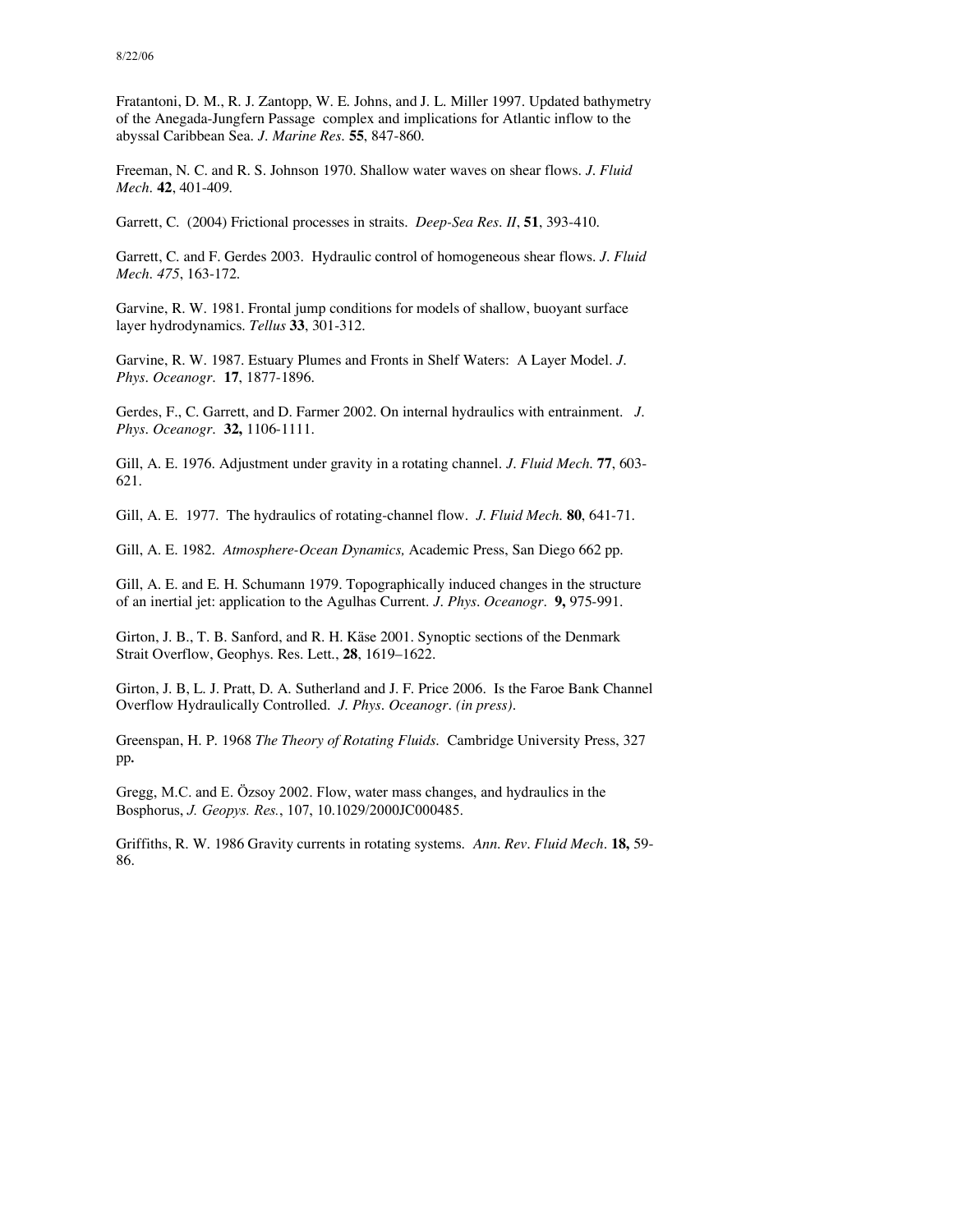Griffiths, R. W. and Hopfinger, E. J. 1983. Gravity currents moving along a lateral boundary in a rotating fluid. *J. Fluid Mech.* **134**, 357-399.

Griffiths, R. W., P. D. Killworth and M.E. Stern 1982. Ageostrophic instability of ocean currents. *J. Fluid Mech.* 117, 343-377.

Grimshaw, R. H. J. 1987. Resonant Forcing of Barotropic Coastally Trapped Waves. *J. Phys. Oceanogr.*, **17**, 53-65.

Grimshaw, R. H. J. and Z. Lee 1990. Finite-amplitude long waves on coastal currents. *J. Phys. Oceanogr.* **20**, 3-18.

Grimshaw, R. H. J. and N. Smyth 1986. Resonant flow of a stratified fluid over topography. *J. Fluid Mech.* **169**, 429-464.

Hacker, J. N. and P. F. Linden 2002. Gravity currents in rotating channels. Part 1. Steadystate theory. *J. Fluid Mech.* **457,** 295-324.

Hall, M., M. McCartney, and J. A. Whitehead 1997. Antarctic Bottom Water flux in the equatorial western Atlantic, *J. Phys. Oceanogr*., *27*, 1903–1926.

Hannah, C. G. 1992. Geostropic Conrol with Wind Forcing: Application to the Bass Strait. *J. Phys. Oceanogr*. **22**, 1596-1599.

Hansen, G., W.R. Turnbull, and S. Østerhus 2001. Decreasing overflow from the Nordic Seas through the Atlantic Ocean through the Faroe Bank Channel since 1950. *Nature*, **411**, 927-930.

Hayashi, Y.-Y. and W. R. Young 1987. Stable and unstable shear modes of rotating parallel flows in shallow water. *J. Fluid Mech.* **184,** 477-504.

Haynes, P. H., E. R. Johnson, and R. G. Hurst 1993. A simple model of Rossby-wave hydraulic behavior. *J. Fluid Mech.* **253**, 359-384.

Helfrich, K. R., A. C. Kuo and L. J. Pratt 1999. Nonlinear Rossby adjustment in a channel. *J. Fluid Mech.* **390,** 177-222.

Helfrich, K. R. and J. C. Mullarney 2005. Gravity currents from a dam-break in a rotating channel. *J. Fluid Mech.* **536***,* 253-283*.*

Helfrich, K. R. and L. J. Pratt 2003. Rotating Hydraulics and Upstream Basin Circulation. *J. Phys. Oceanogr.* **33**, 1651-1663.

Henderson, F. M. 1966. *Open Channel Flow.* Macmillan. 522 pp.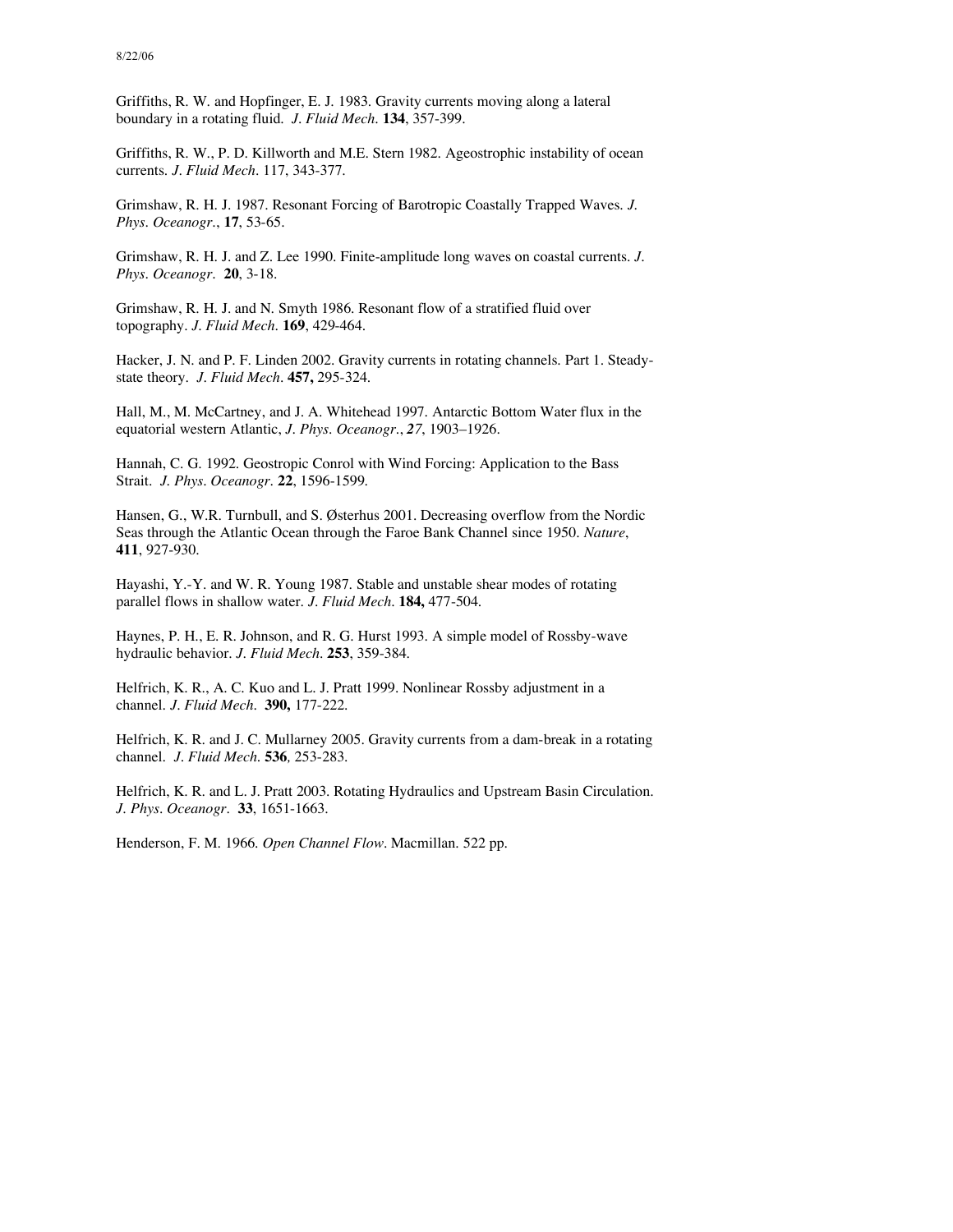Herman, A.J., P.B. Rhines and E.R. Johnson 1989. Nonlinear Rossby adjustment in a channel: beyond Kelvin waves. *J. Fluid Mech.* **205**, 469-502.

Hogg, A. McC. and G. O. Hughes 2006. Shear flow and viscosity in single-layer hydraulics. *J. Fluid Mech.* **548**, 431-443.

Hogg, N. G. 1983. Hydraulic control and flow separation in a multi-layered fluid with application to the Vema Channel. *J. Phys. Oceanogr*. **13**, 695-708.

Hogg, N. J. 1989. Finite-amplitude effects on deep planetary circulation over topography. *J. Phys. Oceanogr*. **19**, 1697-1706.

Hogg, N. G., P. Biscaye, W. Gardner, W. J. Schmitz, 1982. On the transport and modification of Antarctic Bottom Water in the Vema Channel. *J. Mar. Res*. (*Supp.*) **40**, 231-63.

Hogg, Nelson G., G. Siedler, and W. Zenk 1999. Circulation and variability at the Southern Boundary of the Brazil Basin, *J. Phys. Oceanogr.,* **29**, 145-157.

Holland, D. M. Rosales, R.R., Stefanica, D. and Tabak, E.G. 2002. Internal Hydraulic Jumps and Mixing in Two-Layer Flows" *J. Fluid Mech.,* **470**, 63-38.

Houghton, D. D. 1969 Effect of rotation on the formation of hydraulic jumps. *J. Geophys. Res*. **74**, 1351-60.

Houghton, D. D. and E. Isaacson 1970. Mountain winds. *Stud. Numer. Anal.* **2**, 21-52.

Howard, L. N. 1961. Note on a paper of John W. Miles. *J. Fluid Mech.* **10**, 509-512.

Hughes, R. L. 1985*a*. On inertial currents over a sloping continental shelf. *Dyn. Atmos. Oceans* **9**, 49-73.

Hughes, R. L. 1985*b*. Multiple criticalities in coastal flows. *Dyn. Atmos. Oceans* **9**, 321- 340.

Hughes, R. L. 1986*a*. On the role of criticality in coastal flows over irregular bottom topography*. Dyn. Atmos. Oceans* **10**, 129-147.

Hughes, R. L. 1986*b*. On the conjugate behaviour of weak along-shore flows. *Tellus* **38A**, 277-284.

Hughes, R. L. 1987. The role of the higher shelf modes in coastal hydraulics. *J. Mar. Res*. **45**, 33-58.

Hughes, R. L. 1989. The hydraulics of local separation in a coastal current, with application to the Kuriosho meander. *J. Phys. Oceanogr*. **19**, 1809-1820.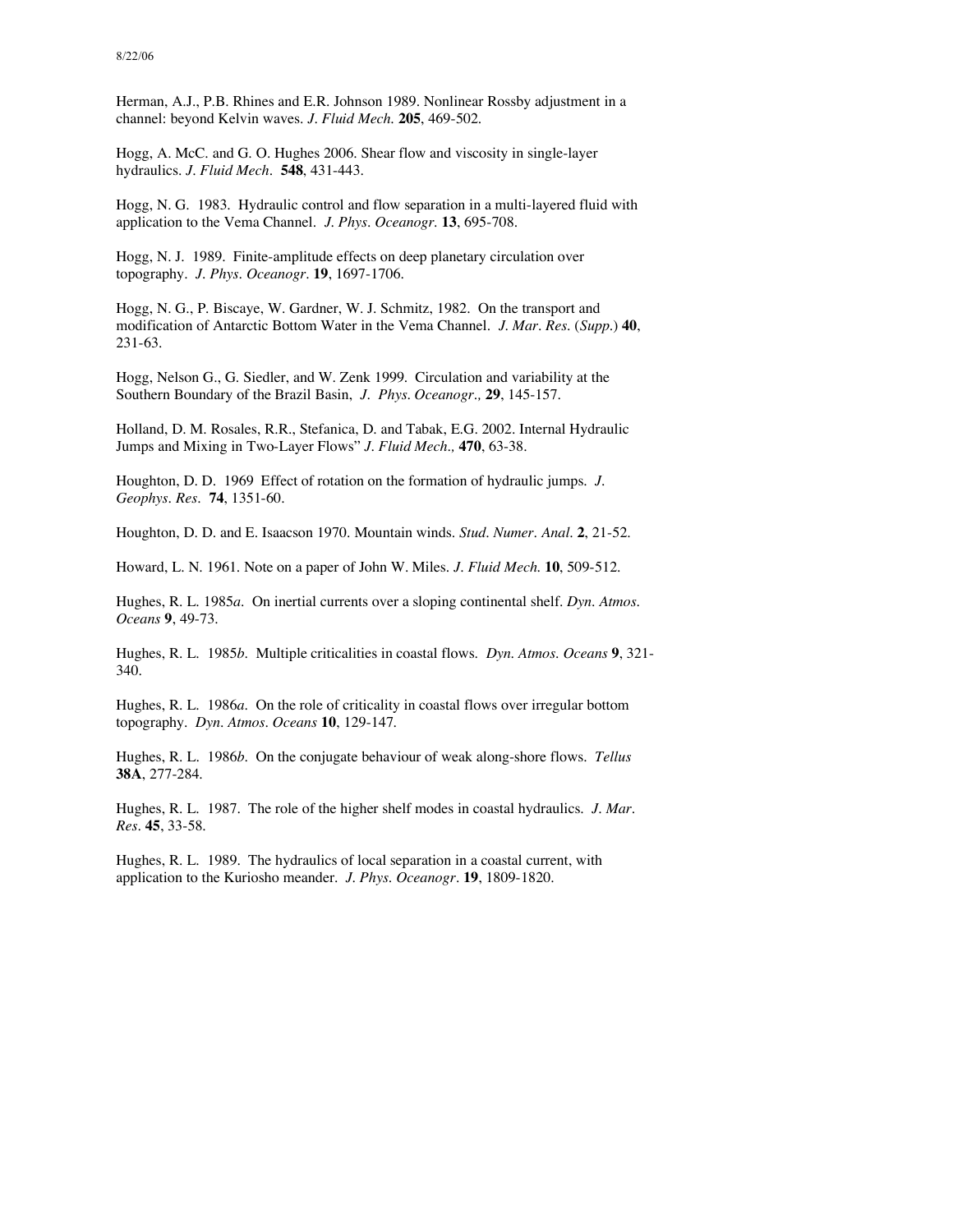Hunkins, K. and J. A. Whitehead 1992. Laboratory Simulation of Exchange Through Fram Stait. *J. Geophys. Res.* **97** (C7) 11,299-11,321.

Iacono, R. 2006. Critical flow solution to Gill's model of rotating channel hydraulics. *J. Fluid Mech.,* **552**, 381-392.

Jiang, Q. and R. B. Smith 2001a. Ideal shocks in two-layer flow. Part I: Under a rigid lid. *Tellus, A*, **53**, 129-145.

Jiang, Q. and R. B. Smith 2001b. Ideal shocks in two-layer flow. Part II: Under a passive layer. *Tellus, A*, **53**, 146-167.

Johnson, E. R. and S. R. Clarke 1999. Dispersive effects in Rossby-wave hydraulics. *J. Fluid Mech.* **401**, 27-54.

Johnson, E. R. and S. R. Clarke 2001. Rossby Wave Hydraulics. *Annu. Rev. Fluid Mech.* **33**, 207-230.

Johnson, G. C. and T. B. Sanford 1992. Secondary circulation in the Faroe Bank Channel Outflow. *J. Phys. Oceanogr.* **22,** 927-933.

Johnson, G. C. and Ohlsen D. R. 1994. Frictionally Modified Rotating Hydraulic Channel Exchange and Ocean Outflows. *J. Phys. Oceanogr.* **24**, 66-78.

Jonsson, S. and H. Valdimarsson 2004. A new path for the Denmark Strait Overflow Water from the Iceland Sea to Denmark Strait. *Geophys. Res. Lett.* **31**, L03305, doi:10.1029/2003GL019214, 2004.

Jungclaus, J. H., J. Hauser, and R. Käse, 2001. Cyclogenesis in the Denmark Strait overflow plume. *J. Phys. Oceanogr*., **31**, 3214– 3229.

Käse, R. H. and Andreas Oschlies 2000. Flow through Denmark Strait. *J. of Geophys. Res*., **105 (**C12), 28,527-28,546.

Kelvin, Lord 1879. *Proc. Roy. Soc. Edin.* **10**, 92. (Also see *Phil. Mag.* **10** (1980), 97; *Math. Phys. Papers,* vol. IV, p. 141, Cambridge University Press 1910.)

Killworth, P.D. 1977. Mixing on the Weddell Sea continental slope. *Deep-Sea Res.* **24**, 427-448.

Killworth, P. D. 1992. Flow properties in rotating, stratified hydraulics. *J. Phys. Oceanogr.* **22**, 997-1017.

Killworth, P. D. 1994. On Reduced-Gravity Flow Through Sills. *Geophys. Astrophys*. *Fluid Dynamics* **75,** 91-106.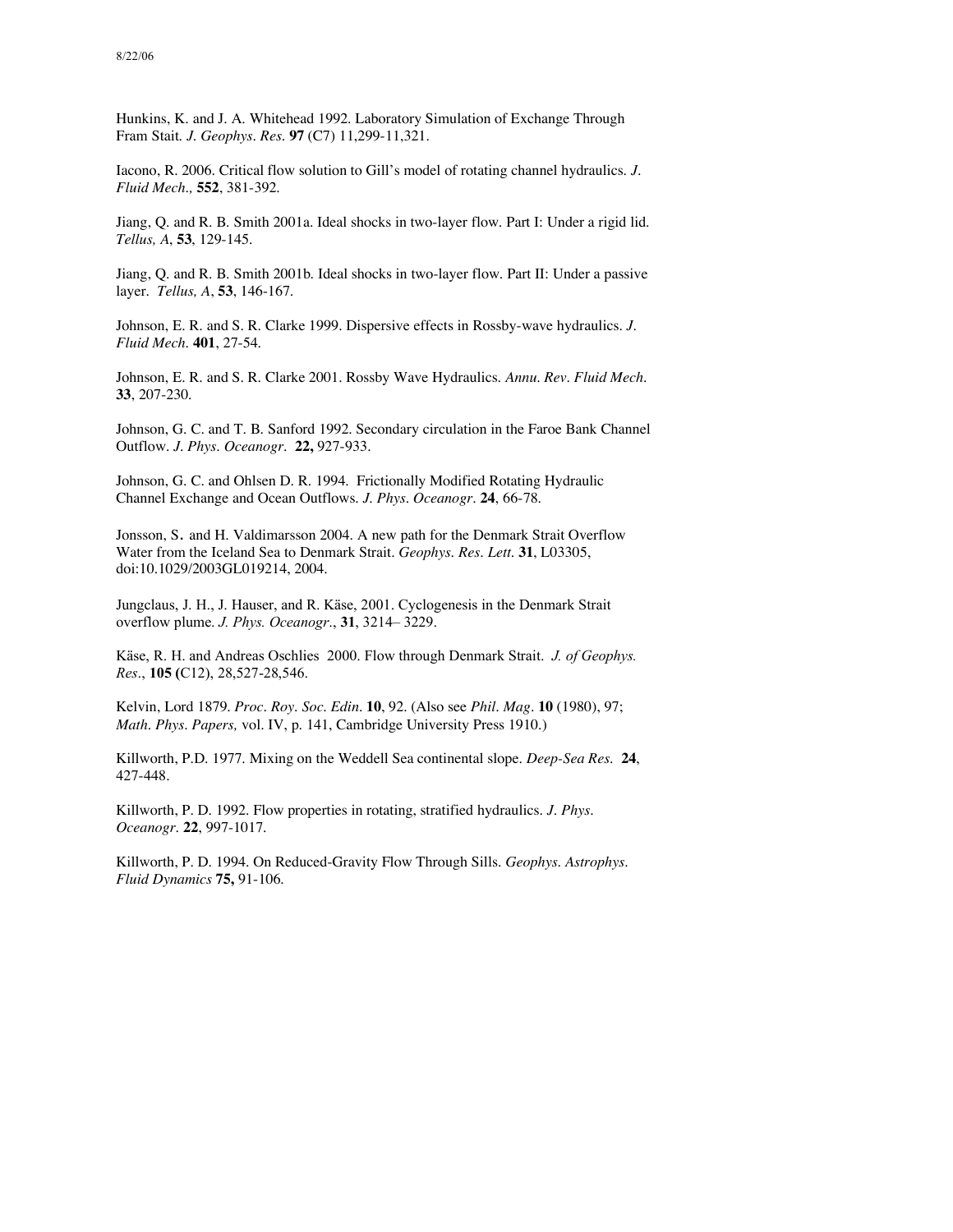Killworth, P. D. and N. R. McDonald 1993. Maximal Reduced-Gravity Flux in Rotating Hydraulics. *Geophys. Astrophys*. *Fluid Dynamics* **70,** 31-40**.**

Klemp, J. B., R. Rotunno and W. K. Skamarock 1994. On the dynamics of gravity currents in a channel. *J. Fluid Mech.* 269, 169-198.

Klemp, J. B., R. Rotunno and W. K. Skamarock 1997. On the propagation of internal bores. *J. Fluid Mech.* 331, 81-106.

Klinger, B. A. 1994. Inviscid Separation from Rounded Capes. *J. Phys. Oceanogr.* **24**, 1805-1811.

Kösters, F. 2004. Denmark Strait overflow: Comparing model results and hydraulic transport estimates. *J. of Geophys. Res.*,**109**, (C10), doi:10.1029/2004JC002297.

Krauss, W. and R. H. Käse, 1998. Eddy formation in the Denmark Strait overflow, J. Geophys. Res., **103** (C8), 15,525-15,538.

Kubokawa A. and K. Hanawa 1984a. A theory of semigeostrophic gravity waves and its application to the intrusion of a density current along a coast. Part 1. Semigeostrophic gravity waves. *J. Oceanographical Society of Japan,* **40,** 247-259.

Kubokawa A. and K. Hanawa 1984b. A theory of semigeostrophic gravity waves and its application to the intrusion of a density current along a coast. Part 2. Intrusion of a density current along a coast of a rotating fluid. *J. Oceanographical Society of Japan,* **40,** 260-270.

Lacombe H. and C. Richez 1982. The regime of the Strait of Gibraltar. In: *Hydrodynamics of semi-enclosed seas.* J.C.J. Nihoul, editor, Elsevier, Amsterdam, 13-73.

Lake, I., K. M. Borenäs, and P. A. Lundberg 2005. Potential-vorticity characteristics of the Faroe-Bank Channel deep-water overflow. *J. Phys. Oceanogr.* **35**, 921-932.

Lamb, H. 1932 *Hydrodynamics*, 6th edn. Cambridge University Press.

Laanearu, J. 2001. Topographically constrained deep-water flows in channels (rotatingchannel flow modeling, Baltic straits overflows.) Ph. D. Dissertation, University of Tartu, 59pp.

Lane-Serff, G. F., D. A. Smeed and C. R. Postlethwaite 2000. Mult-layer hydraulic exchange flows. *J. Fluid Mech.* **416**, 269-296.

Lawrence, G. A. 1990. On the hydraulics of Boussinesq and non-Boussinesq two-layer flows. *J. Fluid Mech.* **215**, 457-480.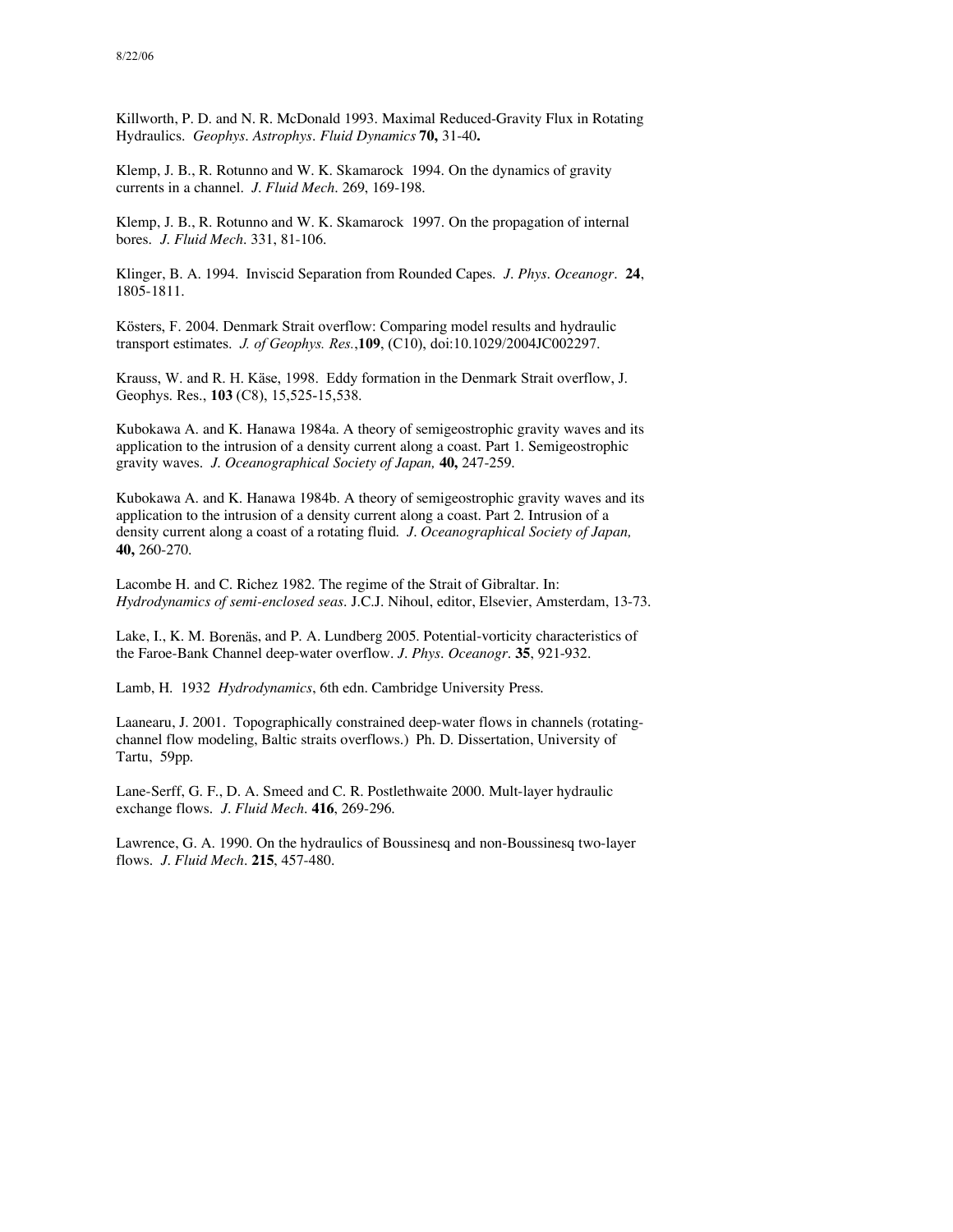Lawrence G. A. 1993. The hydraulics of steady two-layer flow over a fixed obstacle. *J. Fluid Mech.* **254**, 605-633.

Lipps, F. B. 1963. Stability of jets in a barotropic, divergent fluid. *J. Atmos. Sci.* **20**, 120- 129.

Long, R. R. 1954. Some aspects of the flow of stratified fluids. II. Experiments with a two-fluid system. *Tellus* **6**, 97-115.

Long, R. R. 1955. Some aspects of the flow of stratified fluids. III. Continuous density Gradients. *Tellus* **7**, 341-357.

Long, R. R. 1970. Blocking effects in flow over obstacles. *Tellus* **22**, 471-80.

MacCready, Parker, W. E. Johns, C. G. Rooth, D. M. Fratantoni, and R. A. Watlington, 1999. Overflow into the Deep Caribbean Effects of plume variability, *J. of Geophys. Research,* **104**, C11, 25913-25935.

Martin, J. R. and G. F. Lane-Serff 2005. Rotating gravity currents. Part 1. Energy loss theory. *J. Fluid Mech.* **522**, 35-62.

Martin, J. R., D. A. Smeed and G. F. Lane-Serff 2005. Rotating gravity currents. Part 2. Potential vorticity theory. *J. Fluid Mech.* **522**, 63-89.

Mauritzen, C., J. Price, T. Sanford, D. Torres 2005. Circulation and mixing in the Faroese Channels. Deep-Sea Research, I, 52, 883-913.

McCartney, M. S., S. L. Bennett, and M. E. Woodgate-Jones, Eastward flow through the Mid-Atlantic Ridge at 118N and its influence on the abyss of the eastern basin, *J. Phys. Oceanogr*., *21*, 1089–1120, 1991.

McClimans, T.A., 1994. Entrainment/detrainment along river plumes. in *Recent research advances in the fluid mechanics of turbulent jets and plumes*. Eds. P.A. Davies and M.J. Valente Neves. Kluwer Academic Publishers. Dordrecht. pp. 391- 400.

McIntyre, M. E. 1972. On Long's hypothesis of no upstream influence in uniformly stratified or rotating flow. *J. Fluid Mech*. **52**, 209-243.

Mercier, H. and Kevin G. Speer 1998. Transport of Bottom Water in the Romanche Fracture Zone and the Chain Fracture Zone, *J. Phys. Oceanog. 28*, 779-790.

Middleton, J. F. and F. Viera, 1991. The forcing of low frequency motions within the Bass Strait. *J. Phys. Oceanogr.,* **21**, 695-708*.*

**Formatted:** List BTA 5/25/06 10:24 PM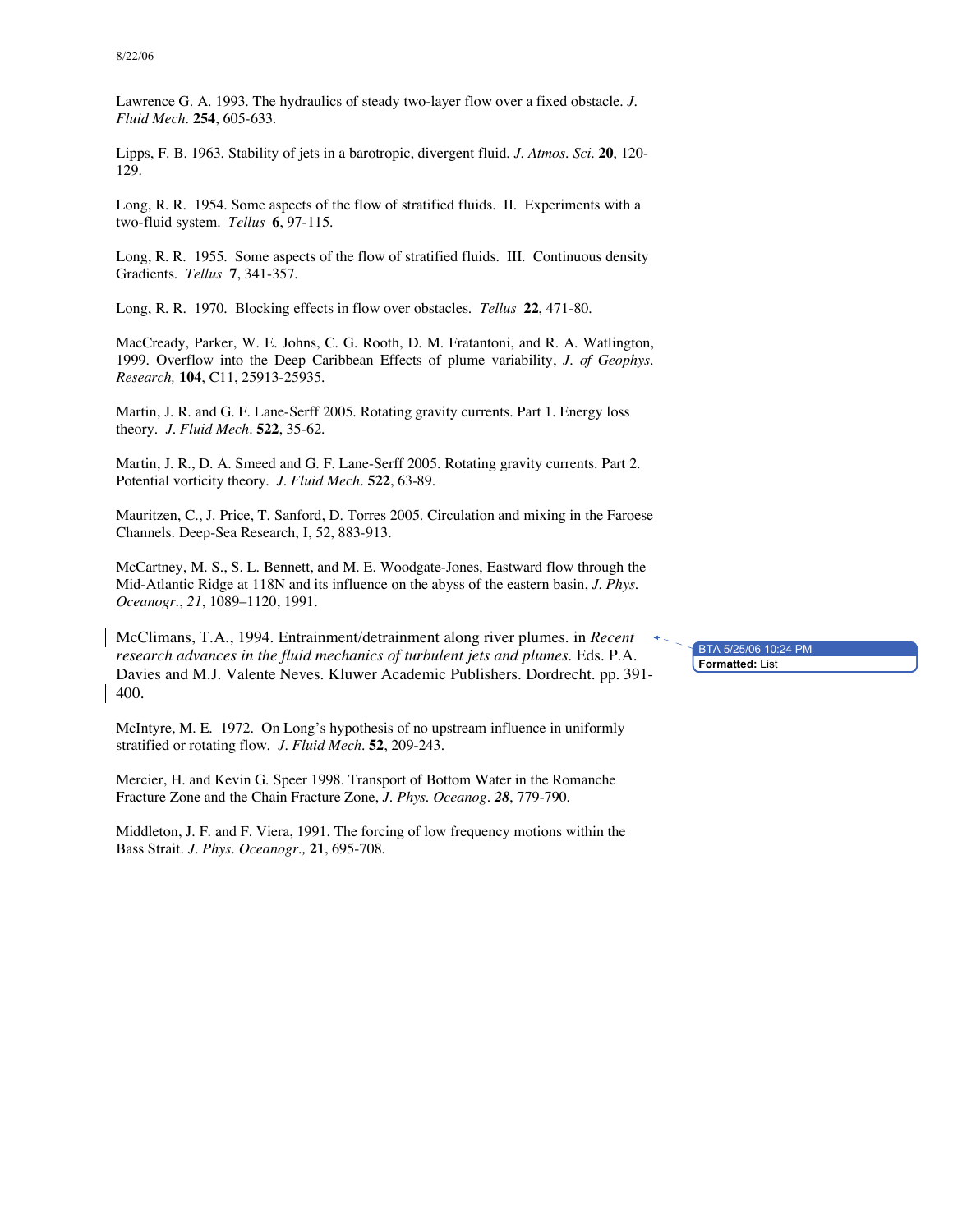Munchow, A. and R. W. Garvine 1993. Dynamical properties of a buoyancy-driven coastal current. *J. Geophys. Res.* **98**, 20063-20077.

Nielsen, M. H., L. J. Pratt and K. R. Helfrich 2004. Mixing and entrainment in hydraulically-driven, stratified sill flows. *J. Fluid Mech.* **515**, 415-443.

Nielson, J. N. 1912. Hydrography of the Mediterranean and adjacent waters. *Report on the Danish Oceanographical Expeditions* 1908-1910, **1**, 77-191.

Nikolopoulos, A., K. Borenäs, R. Hietala and P. A. Lundberg 2003. Hydraulic Estimates of Denmark Strait Overflow. *J. Geophys. Res.* **108** C3 3095, doi:10.1029/2001JC001283.

Niiler, P. P. and L. A. Mysak 1971. Barotropic waves along an eastern continental shelf. *Geophys. Fluid Dyn.* **2**, 273-288.

Nof, D. 1983. The translation of isolated cold eddies on a sloping bottom. *Deep*-*Sea Research*, **30**, 171-182.

Nof, D. 1984. Shock waves in currents and outflows. *J. Phys. Oceanogr.* **14**, 1683- 1702.

Nof, D. 1986. Geostrophic shock waves. *J. Phys. Oceanogr*. **16**, 886-901.

Nof. D. 1987. Penetrating outflows and the dam-break problem. *J. Marine Res.* **45**, 557- 577.

*Ocean Circulation and Climate*: *Observing and Modeling the Global Ocean.* (ed. G. Siedler, J. Church and J. Gould), 2001, Academic Press, 715pp.

Ou, H.-S. and P. M. De Ruijter 1986. Separation of an inertial boundary current from a curved coastline. *J. Phys. Oceanogr.* , **16**, 280-289.

E. Özsoy, A. Hecht, Ü. Ünlüata, S. Brenner, H. I. Sur, J. Bishop, M. A. Latif, Z. Rozentraub and T. Oguz 1993. A synthesis of the Levantine Basin circulation and hydrography, 1985–1990. *Deep Sea Research II*, **40**, 6, 1075-1119.

Paldor, N. 1983 Stability and Stable Modes of Coastal Fronts. *Geophys. Astrophys. Fluid Dyn.* **27**, 217-218.

Pedlosky, J. 1968. An overlooked aspect of the wind-driven oceanic circulation. *J. Fluid Mech.* **43***,* 809-821*.*

Pedlosky, J. 1987. *Geophysical Fluid Dynamics*. Springer-Verlag, New York, 710 pp.

Pedlosky, J. 1996. *Ocean Circulation Theory,* Springer-Verlag, 453 pp.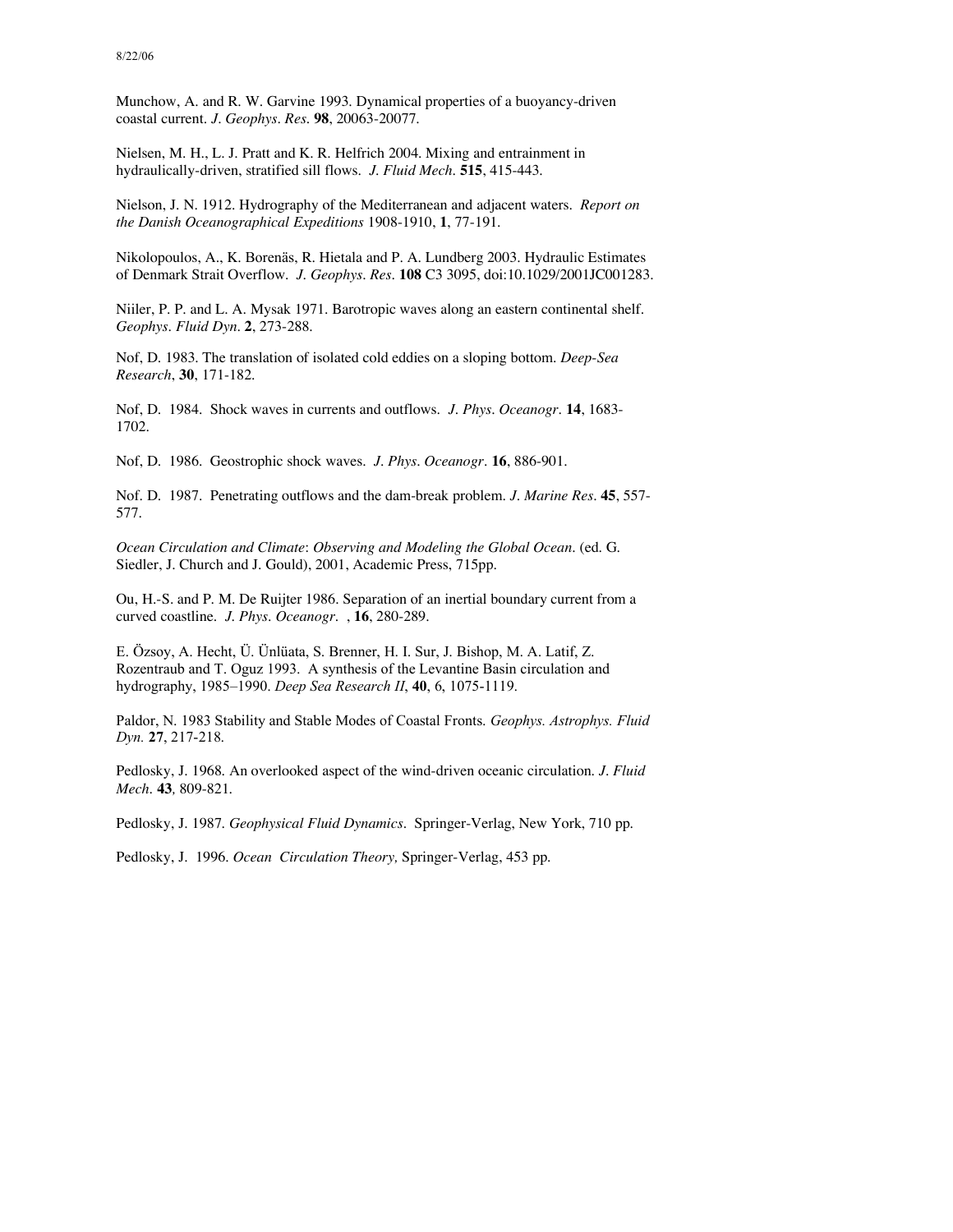Pedlosky, J. 2003. *Waves in the Ocean and Atmosphere: Introduction to Wave Dyamics.* Springer-Verlag, 260 pp.

Peregrin, D. H. 1968. Calculations of the development of an undular bore. *J. Fluid Mech.* **25**, 321-330.

Perlin, N. R. M. Samelson, and D. B. Chelton 2004. Scatterometer and model wind and wind stree in the Oregon-northern California coastal zone. *Monthly Weather Review*, **132**, 2110-2129.

Phillips, O. M. 1966. On turbulent convection currents and the circulation of the Red Sea. *Deep-Sea Res.* **13**, 1147-1160.

Poincaré, S. 1910 *Théorie des Marées. Lecons de Mécanique Celeste,* vol. 3, Paris: Gauthier-Villars.

Pratt, L. J. 1983*a.* A note on nonlinear flow over obstacles. *Geophys. Astrophys. Fluid Dyn*. **24**, 63-68.

Pratt, L. J. 1983*b.* On inertial flow over topography. Part 1. Semigeostrophic adjustment to an obstacle. *J. Fluid Mech*. **131**, 195-218.

Pratt, L. J. 1984*a*. On inertial flow over topography. Part 2. Rotating channel flow near the critical speed. *J. Fluid Mech*. **145**, 95-110

Pratt, L. J. 1984*b*. A time-dependent aspect of hydraulic control in straits. *J. Phys. Oceanogr*. **14**, 1414-18.

Pratt, L. J. 1984*c*. On nonlinear flow with multiple obstructions. *J. Atmos. Sci*. **41**, 1214-25.

Pratt, L. J. 1986. Hydraulic control of sill flow with bottom friction. *J. Phys. Oceanogr*. **16**, 1970-80.

Pratt, L. J. 1987. Rotating shocks in a separated laboratory channel flow. *J. Phys. Oceanogr*. **17**, 483-91.

Pratt, L. J. 1989. Critical control of zonal jets by bottom topography. *J. Mar. Res*. **47**, 111-130.

Pratt, L.J. 1991. Geostrophic Versus Critical Control in Straits. *J. Phys. Oceanogr.* **21**, 728-732.

Pratt, L. J. 1997. Hydraulically Drained Flows in Rotating Basins. Part I: Steady Flows. *J. Phys. Oceanogr.* **27**, 2522-2535.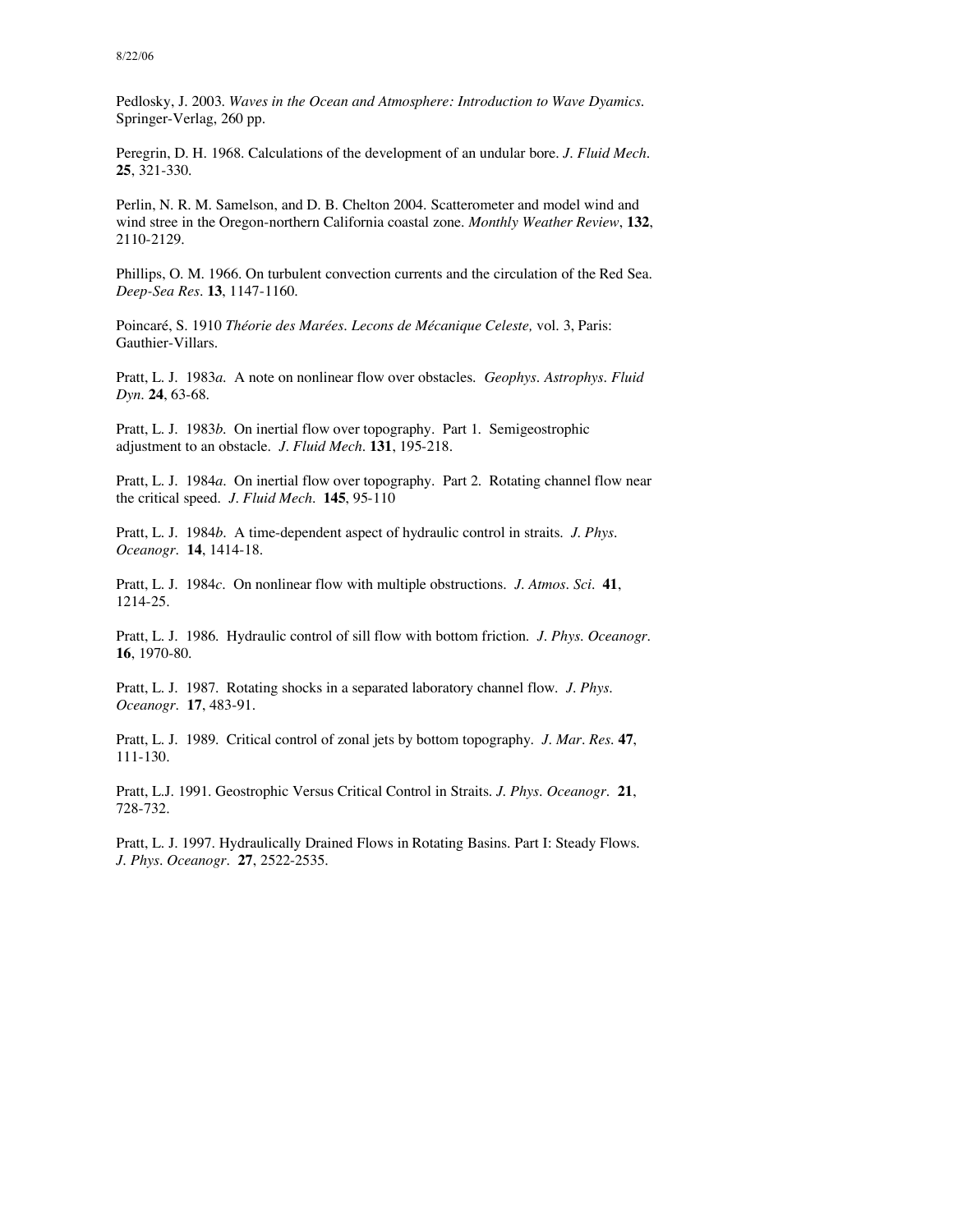Pratt, L. J., Armi, L. 1987 Hydraulic control of flows with nonuniform potential vorticity*. J. Phys. Oceanogr*. **17**, 2016-29.

Pratt, L. J. and L. Armi. 1990 Two-layer rotating hydraulics: strangulation, remote and virtual controls. *Pure Appl. Geophys.* **133**(4), 587-617.

Pratt, L. J. and M. Chechelnitsky 1997. Principles for capturing the upstream effects of deep sills in low resolution ocean models. *Dynamics of Atmospheres and Oceans* **26**, 1- 25**.**

Pratt, L. J., H. E. Deese, S. P. Murray and W. Johns 2000. Continuous Dynamical Modes in Straits Having Arbitrary Cross sections, with Applications to the Bab al Mandab. *J. Phys. Oceanogr.* **30**, 2515-2534.

Pratt, L. J. and K. R. Hefrich 2005. Generalized Conditions for Hydraulic Criticality of Oceanic Overflows. *J. Phys. Oceanogr.* **35**, 1782-1800.

Pratt, L. J., K. R. Helfrich, and E. P. Chassignet 2000. Hydraulic adjustment to an obstacle in a rotating channel. *J. Fluid Mech.* **404**, 117-149.

Pratt, L. J. and S. G. Llwewllyn Smith 1997. Hydraulically Drained Flows in Rotating Basins. Part I: Method. *J. Phys. Oceanogr.* **27**, 2509-2521.

Pratt, L. J., Lundberg, P. A. 1991. Hydraulics of rotating strait and sill flow. *Ann. Rev. Fluid. Mech.* **23**, 81-106.

Pratt, L. J., and M. E. Stern 1986. Dynamics of Potential Vorticity Fronts and Eddy Detachment. *J. Phys. Oceanogr.* **16**, 1101-1120.

Price, J. F. and M. O. Baringer 1994. Outflows and deep water production by marginal seas. *Prog. Oceanogr.* **33**, 161-200.

Princevac, M., H. J. S. Fernando and D. C. Whiteman 2005. Turbulent entrainment into natural gravity driven flows. *J. Fluid Mech. (in press)*

Rabe, B., D. A. Smeed, S. B. Dalziel, and G. F. Lane-Serff 2006. Experimental studies of rotating exchange flow. *Deep Sea Research I*. (accepted)

Rayleigh, J. W. S. 1880. On the stability, or instability of certain fluid motions. *Proc. Lond. Math. Soc.* **9**, 57-70.

Rennie, S. Largier, J. L. and S. J. Lentz 1999. Observations of low-salinity coastal pulses downstream of Chesapeake Bay. *J. Geophys. Res.* **104**, 18227-18240.

Rhines, P. B. 1989 Deep planetary circulation and topographys: simple models of midocean flows. *J. Phys. Oceanogr*. **19**, 1449-1470.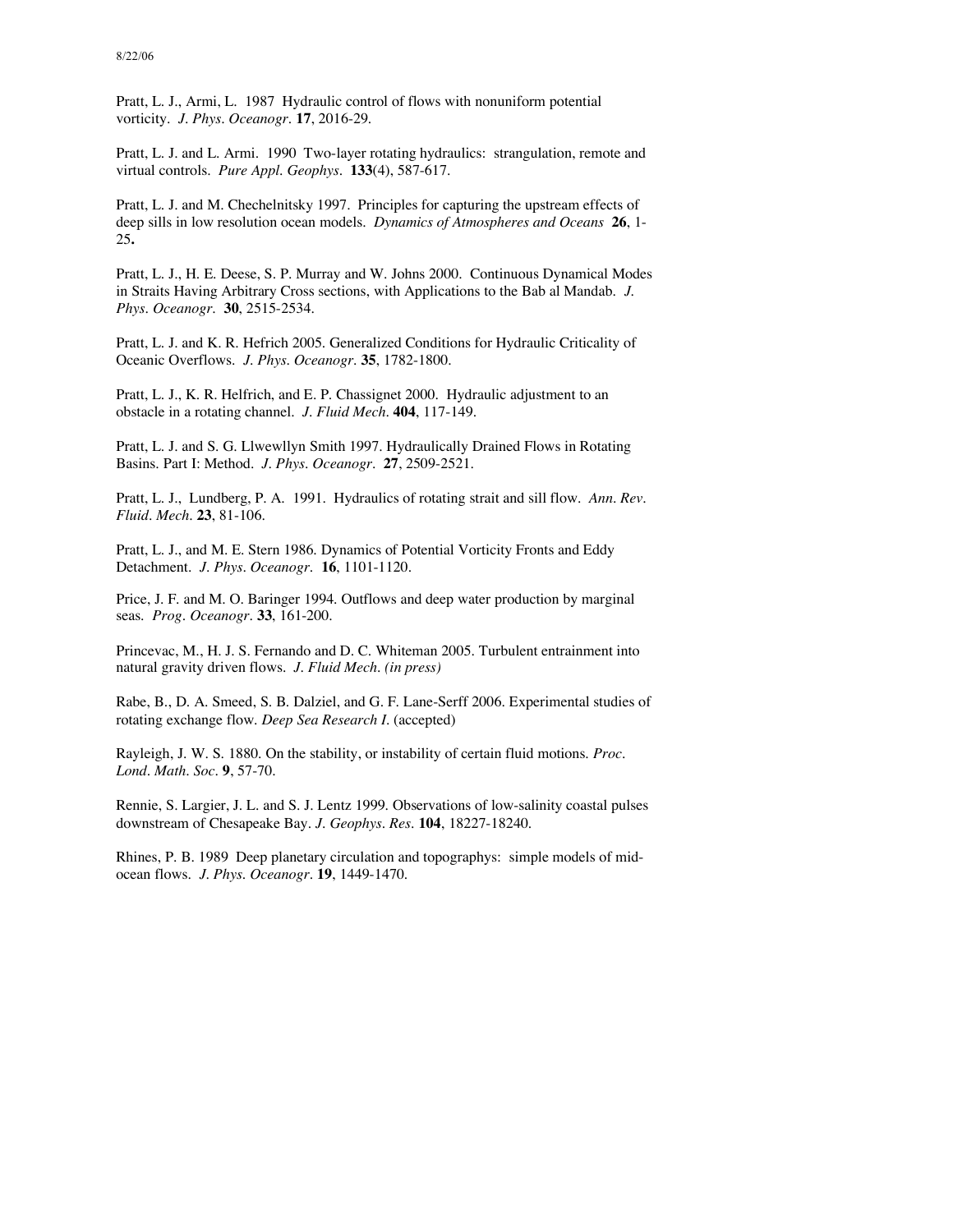Ripa, P. 1983. General stability conditions for zonal flows in a one layer model on a betaplane or the sphere. *J. Fluid Mech.* **126**, 463-487.

Röed, L. P. 1980. Curvature effects on hydraulically driven inertial boundary currents. *J. Fluid Mech*. **96**, 395-412.

Rogerson, A. M. 1999. Transcritical Flows in the Coastal Marine Atmospheric Boundary Layer. *J. Atmos. Sci.* **56**, 2761-2779.

Rossby, C. G. 1938. On the mutual adjustment of pressure and velocity distributions in certain simple current systems II. *J. Marine. Res.* **2**, 239-263.

Rossby, C. G. 1950. On the dynamics of certain types of blocking waves. *J. Chinese Geophys. Soc.* **2**, 1-13.

Rudnick, D., 1997 Direct velocity measurements in the Samoan Passage, *J. Geophys. Res*., *102*, 3293–3302.

Rydberg, L. 1980 Rotating hydraulics in deep-water channel flow. *Tellus*, **32**, 77-89.

Sambuco, E., Whitehead J. A. 1976 Hydraulic control by a wide weir in a rotating fluid. *J. Fluid Mech*. **73**, 521-28.

Samelson, R. M. Supercritical marine-layer flow along a smoothly varying coastline. *J. Atmos. Sci.* **49**, 1571-1584.

Salmon, R. 1998. *Lectures on Geophysical Fluid Dynamics*, Oxford, 400 pp.

Saunders, P. M. 1987. Flow through Discovery Gap. *J. Phys. Oceanogr*. , **17**, 631-643.

Saunders, P. M. 1990. Cold outflow from the Faroe Bank Channel. *J. Phys. Oceanogr*. **20**, 29-43.

Schär, L. and R. B. Smith 1993. Shallow-Water Flow past Isolated Topogrophy. Part I: Vorticity Production and Wake Formation. *J. Atmos. Sci.* **50**, 1373-1400.

Schmitz, W. J. 1995 On the Interbasin-Scale Thermohaline Circulation. *Reviews of Geophysics*, **32**, 151-173.

Shen, C. Y. 1981. The rotating hydraulics of open-channel flow between two basins. *J. Fluid Mech*. **112**, 161-88.

Simson, J. E. 1997. *Gravity Currents in the Environment and the Laboratory*, 2nd edn. Cambridge University Press.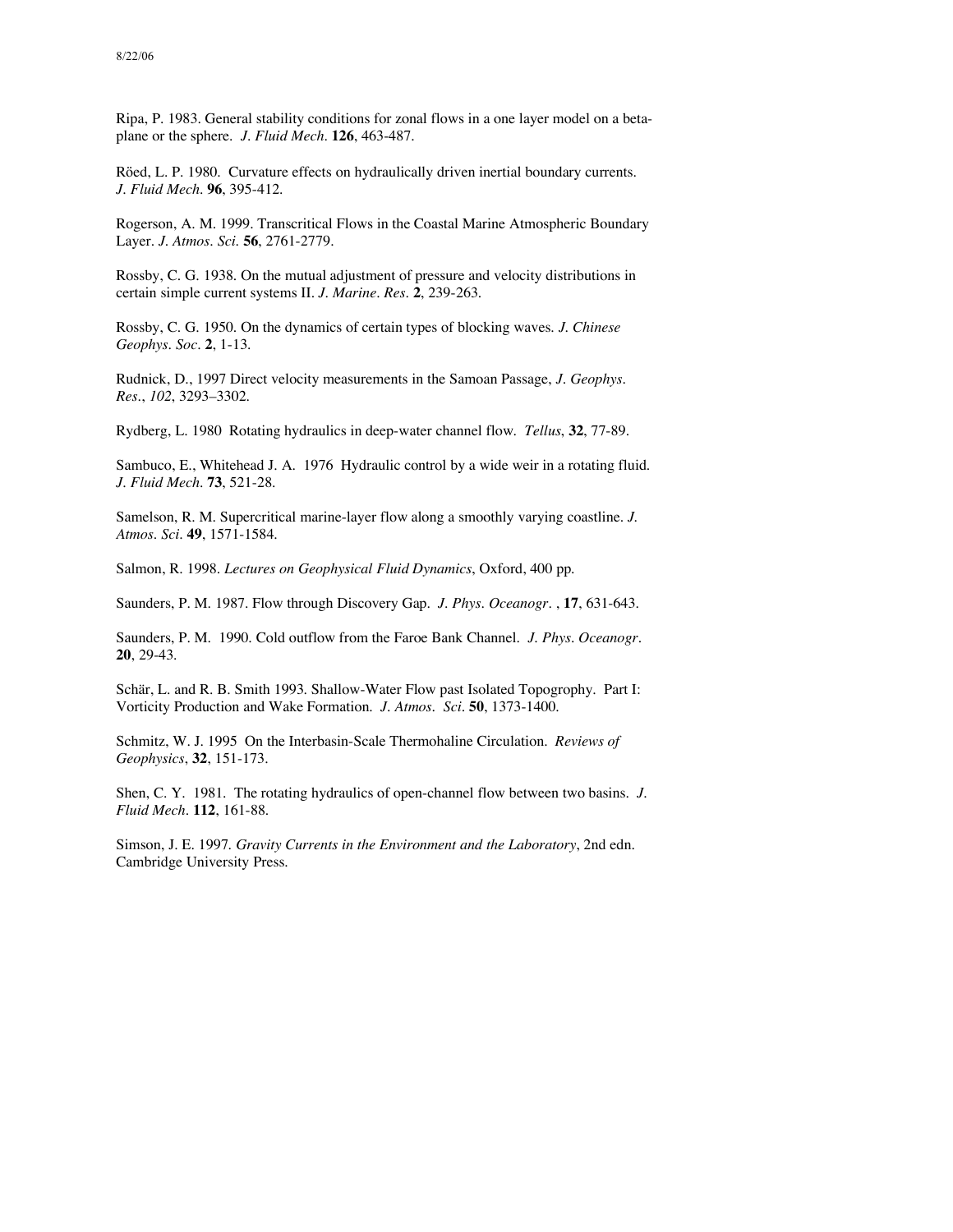Shi, Xiao Bing, L. P. Röed and B. Hackett 2001. Variability of the Denmark Strait Overflow: a numerical Study. *J. Geophys. Res.*, 106, (C10) 22,277-22,294.

Slagstad, D. and T. McClimans, 2005. Modeling the ecosystem dynamics of the Barents Sea including the marginal ice zone: physical and chemical oceanography. *J. Mar. Sys.* **58**, 1-18.

Smith, P. 1975. A streamtube model for bottom boundary currents in the ocean. *Deep-Sea Research*, **22**, 853-873.

Smith, R. B., A. C. Gleason, P. Gluhosky, and V. Grubisic 1997. The Wake of St. Vincent. *J. Atmos. Sci.* **54**, 606-623.

Smith, T. 1684. A conjecture about an under-current at the Streights mouth. *Phil. Trans.*, **14**, 30-31.

Stalcup, M. C., Metcalf, W. G., Johnson, R. G. 1975 Deep Caribbean inflow through the Anegada-Jungfern Passage*. J. Mar. Res*. **33**, 15-35.

Stern, M. E. 1972. Hydraulically critical rotating flow*. Phys. Fluids* **15**, 2062-2064.

Stern M. E. 1974. Comment on rotating hydraulics*. Geophys. Fluid Dyn*. **6**, 127-130.

Stern, M. E. 1980. Geostrophic fronts, bores, breaking and blocking waves. *J. Fluid Mech*. **99**, 687-703.

Stern. M. E., J. A. Whitehead and B. L. Hua 1982. The intrusion of a density current along the coast of a rotating fluid. *J. Fluid Mech.* **132**, 237-265.

Stoker, J. J. 1957 *Water Waves*. New York: Interscience. 567 pp.

Stommel, H. M. 1948. The westward intensification of wind-driven currents. *Trans. Amer. Geophys. Union* **99**, 202-206.

Stommel, H. M. 1960. *The Gulf Stream*. University of California Press, 202 pp.

Stommel, H. M. and H. G. Farmer 1952. Abrupt change in width in two-layer open chanel flow. *J. Marine Res.*, **11,** 205-214.

Stommel, H. M. and H. G. Farmer 1953. Control of salinity in an estuary by a transition. *J. Marine Res.*, **12,** 13-20.

Sturges, W. 1975. Mixing of renewal water flowing into the Caribbean Sea. *J. Mar. Res*. **33**, 117-30 (Suppl.).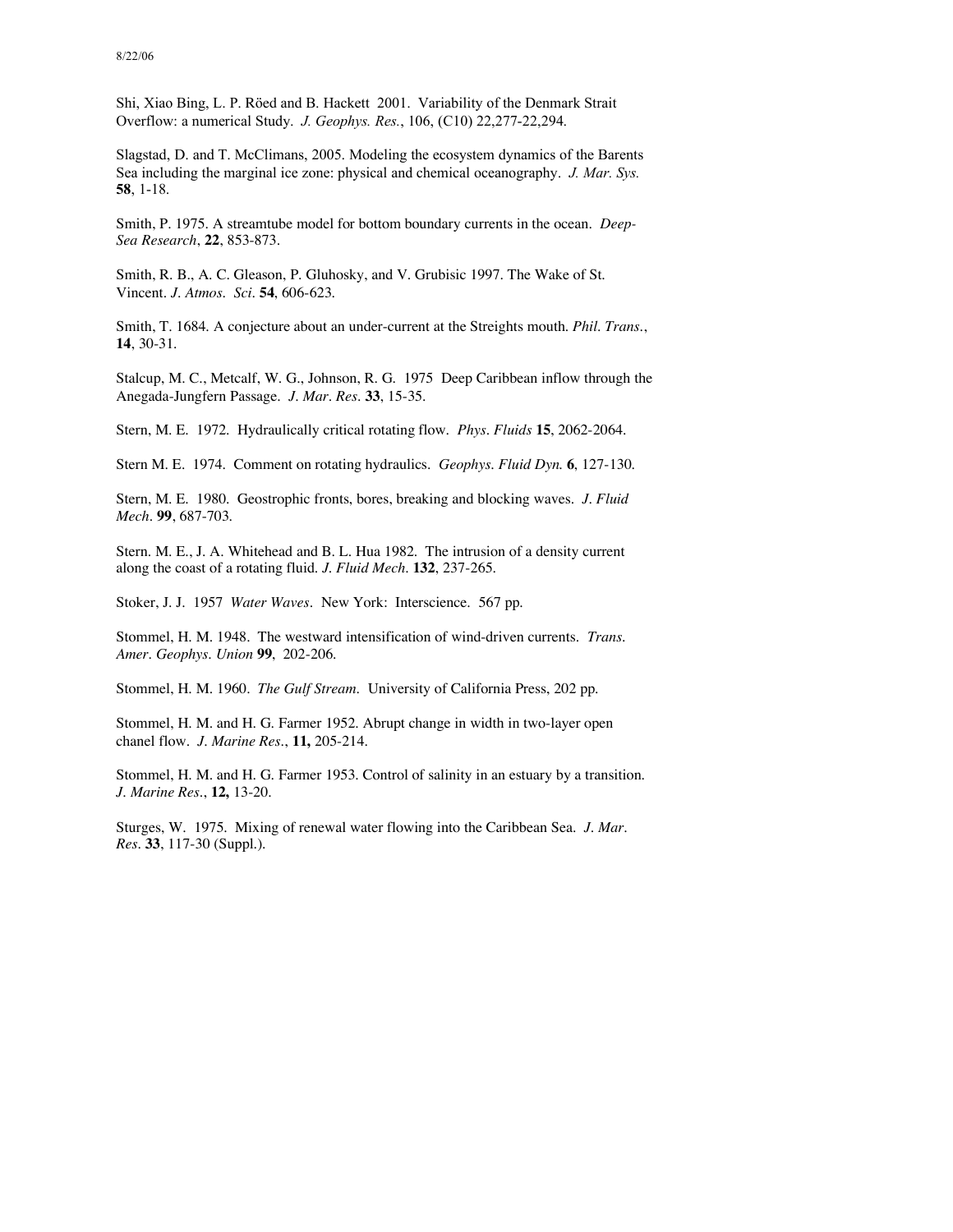Swift, J. H. 1984. The circulation of the Denmark Strait and Iceland-Scotland overflow waters in the North Atlantic. *Deep-Sea Res*. **28**, 1107-29.

Swift, J. H., Aagaard, K., Malmberg, S.-A. 1981. The contribution of the Denmark Strait overflow to the deep North Atlantic. *Deep-Sea Res*. **27**, 29-42.

Timmermans M-L. E. (1998) Hydraulic control and mixing in a semi-enclosed reservoir. *Geophysical Fluid Dynamics Summer Study Program Technical Report #WHOI-98-09*, 1998.

wo-layer rotating exchange flow between two deep basins: theory and application to the Strait of Gibraltar. Journal of Physical Oceanography, 35(9), 1568-1592.

Timmermans M-L. E. and L. J. Pratt 2005. Two-layer exchange flow between two deep basins: theory and application to the Strait of Gibraltar. *J. Phys. Oceanogr.* **35**, 1568- 1592.

Tomasson G. G. and W. K. Melville 1992. Geostrophic adjustment in a channel: nonlinear and dispersive effects. *J. Fluid Mech.* **241**, 23-57.

Toulany, B. and C.J.R. Garrett, 1984. Geostrophic control of fluctuating flow through straits. *J.Phys. Oceanogr.,* **14**, 649-655.

Tsimplis, M. N. and Bryden, H. L. 2000. Estimation of the transports through the Strait of Gibraltar. *Deep-Sea Research Part I*, **47**, 2,219-2,242.

Turner, J. S. 1973. Buoyancy Effects in Fluids. *Cambridge University Press*, 367 pp.

Wåhlin A. K. and G. Walin 2001. Downward Migration of Dense Bottom Currents. *Environmental Fluid Mechanics* **1**, 257-279.

Warren, B. A., 1981. Deep circulation of the world ocean. In: *Evolution of Physical Oceanography, Scientific Surveys in Honor of Henry Stommel*, B. A. Warren and C. Wunsch, editors, The MIT Press, Cambridge, Massachusetts; pp. 6-41.

Wells, M. G. and J. S. Wettlaufer 2005. Two dimensional density currents in a confined basin. *Geophys. Astro. Fuid Dyn.* **99**, 199-218.

Whitham, G. B. 1974. *Linear and Nonlinear Waves*, J. Wiley and Sons, New York, 636 pp.

Whitehead, J. A. 1986. Flow of a homogeneous rotating fluid through straits. *Geophys. Astrophys. Fluid Dyn*. **36**, 187-205.

Whitehead, J. A. 1989a. Surges of Antarctic Bottom Water into the North Atlantic. *J. Phys. Oceanogr*. **19**, 853-61.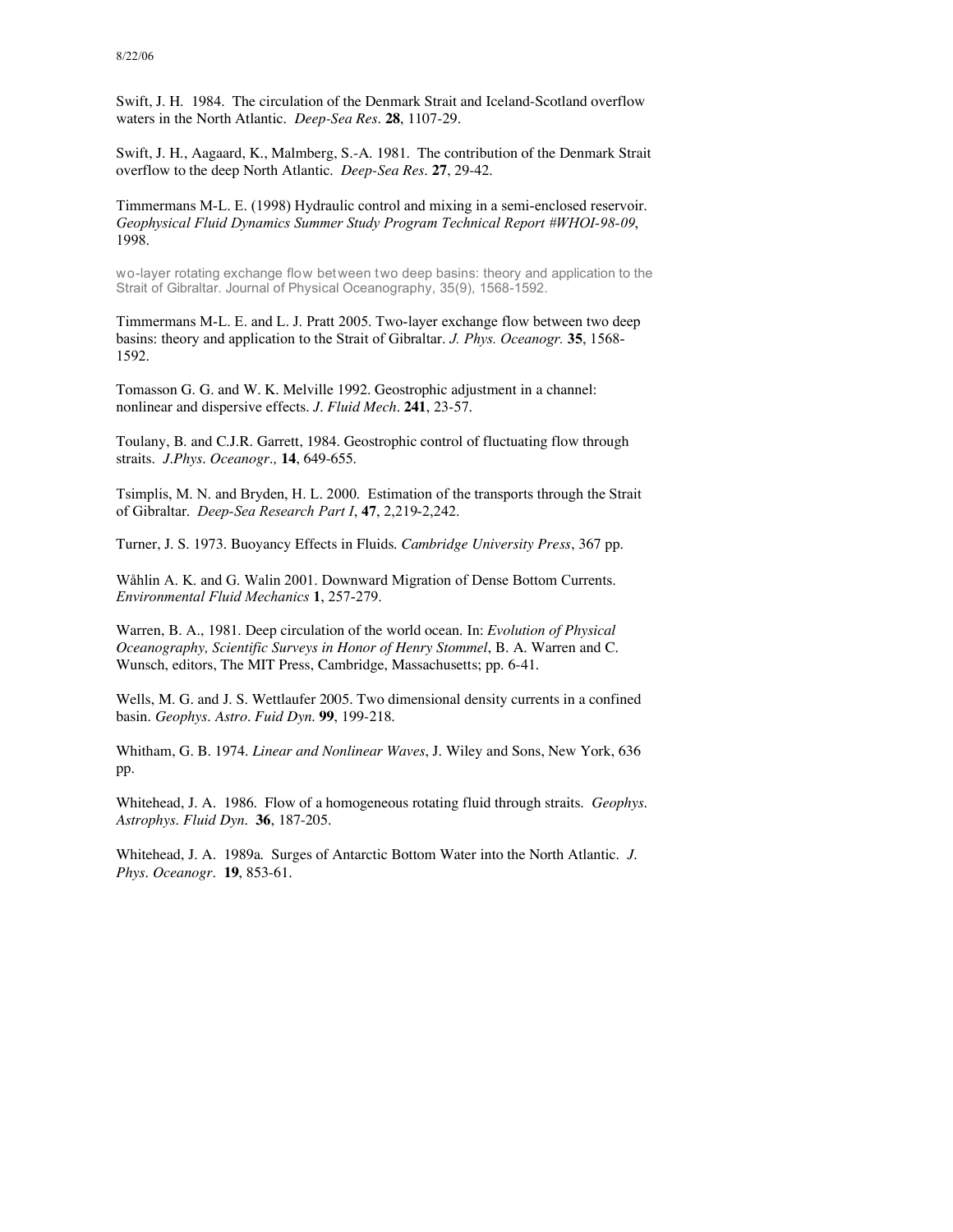Whitehead, J. A. 1989b. Internal hydraulic control in rotating fluids---applications to oceans. *Geophys. Astrophys. Fluid Dyn*. **48**, 169-92.

Whitehead, J. A. 2005. The Effect of Potential Vorticity on Flow Rate Through a Gap. *J. Geophys. Res*., Vol. 110, No. C7, C07007 10.1029/2004JC002720.

Whitehead, J. A., Leetma, A., Knox, R. A. 1974. Rotating hydraulics of strait and sill flows. *Geophys. Fluid Dyn*. **6**, 101-25.

Whitehead, J. A. and A. R. Miller, 1979. Laboratory simulation of the gyre in the Alboran Sea. *J. Geophys. Res.* **84**, 3733-3742.

Whitehead, J. A. and J. Salzig 2001. Rotating channel flow: Control and upstream currents. *Geophys. Astrophys. Fluid Dyn.*, **95,** 185-226**.**

Whitehead, J. A., M.-L. Timmermans, W. Gregory Lawson, S. N. Bulgakov, A. M. Zatarian, J. F. A. Medina and J. Salzig 2003. Laboratory studies of thermally and/or/ salinity driven flows with partial mixing 1. Stommel transitions and multiple flow states. *J. Geophys. Res.,* **108***(C2),* 3036, doi:10.1029/2001JC000902.

Whitehead, J. A., Worthington, L. V. 1982. The flux and mixing rates of Antarctic Bottom Water within the North Atlantic*. J. Geophys. Res*. **87**(C10), 7903-24.

Wilkinson D. L. and I. R. Wood 1971. A rapidly varied flow phenomenon in a two layerflow. *J. Fluid Mech.* **47**, 241-256.

Williams, R. T., Hori, A. M. 1970. Formation of hydraulic jumps in a rotating system. *J. Geophys. Res*. **75**, 2813-21.

Winant, C. D., C. E. Dorman, C. A. Friehe and R. C. Beardsley 1988. The Marine Layer off Northern California: An Example of Supercritical Channel Flow. *J. Atmos. Sci.* **45**, 3588-3605.

Wood, I. R. 1970. A lock exchange flow. *J. Fluid Mech.* **42**, 671-687.

Woods, A. W. 1993. The topographic control of planetary-scale flow. *J. Fluid Mech*. **247**, 603-621.

Worthington, L. V. 1969. An attempt to measure the volume transport of Norwegian Sea overflow water through the Denmark Strait, Deep-Sea Res., **16** (supp) 421-432.

Worthington, L. V. and W. R. Wright 1970. North Atlantic Ocean Atlas. Woods Hole Oceanographic Institution Atlas Series, Volume II.

Yih, C. S. 1980. *Stratified Flows*, Academic Press, San Diego, 418pp.